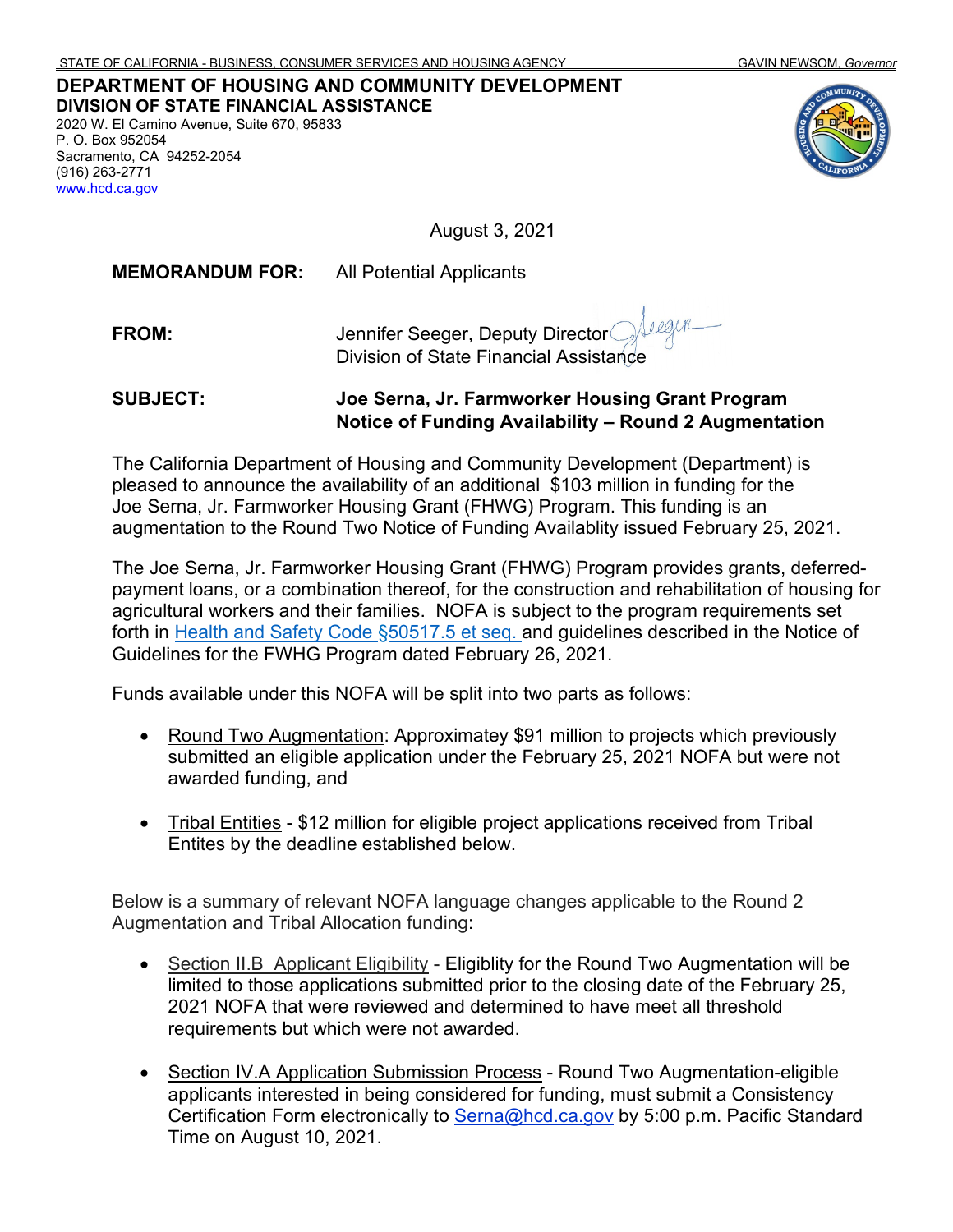Joe Serna, Jr. Farmworker Housing Grant Program, NOFA – Round Two Augmentation Page 2

• Section IV.D - Distribution of Round Two Augmentation Funds - The Department will prioritize and fund projects located within the top six counties, for which there are applications, that have the greatest percent of statewide agricultural employment based on the most recent U.S. Census of Agriculture (hired farm labor) and ensure at least one project in each county is funded.

Relevant changes to the language of the February 25, 2021 NOFA have been identified in red text in the attached NOFA.

# **Application Submittal and Award Timeframes**

| <b>Round Two Augmentation</b>              |                                    |  |  |  |
|--------------------------------------------|------------------------------------|--|--|--|
| <b>Consistency Certification Submittal</b> | August 6, 2021 by 5:00 P.M. PST    |  |  |  |
| Anticipated Award Annoucement              | First week of September 2021       |  |  |  |
| <b>Tribal Entities</b>                     |                                    |  |  |  |
| <b>Application Submittal Date</b>          | November 18, 2021 by 5:00 P.M. PST |  |  |  |
| <b>Anticipated Award Annoucement</b>       | February 2022                      |  |  |  |

#### **Webinar**

A recorded NOFA webinar is available on the Department's website and can be accessed by clicking [here.](https://www.youtube.com/watch?v=P6IeKgERDCc)

#### **Technical Assistance to Tribal Entities**

The Department will provide technical assistance for this round of application submissions, for Tribal NOFA applicants. Technical Assistance requests and questions should be directed to [Serna@hcd.ca.gov.](mailto:Serna@hcd.ca.gov)

If you have any questions, please submit them to  $\text{Serna}(\omega)$  hcd.ca.gov.

**Attachment**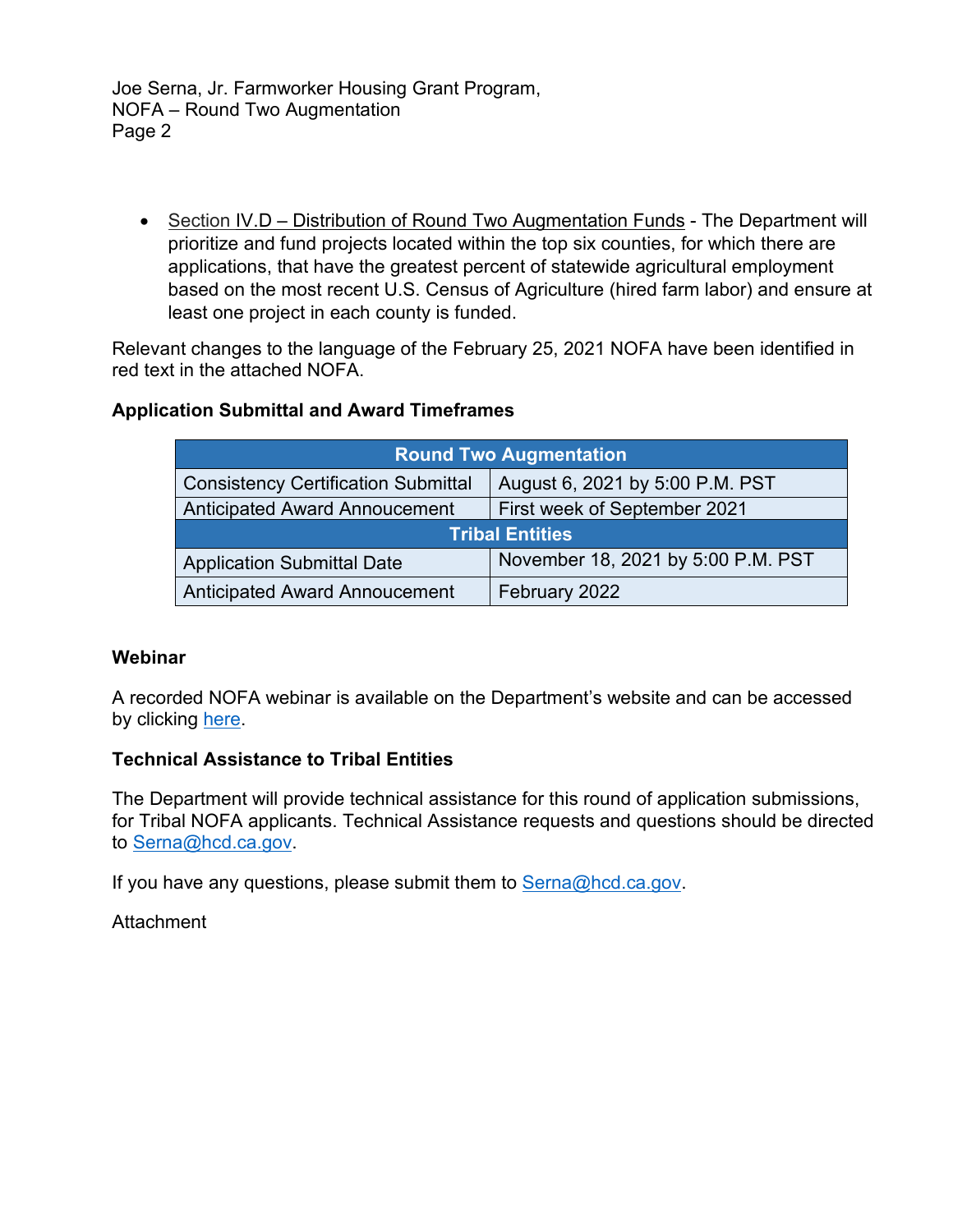# **Joe Serna, Jr. Farmworker Housing Grant Program 2021 Notice of Funding Availability –**

# **Round Two Augmentation**



**Gavin Newsom, Governor State of California**

**Lourdes M. Castro Ramírez, Secretary Business, Consumer Services and Housing Agency**

# **Gustavo Velasquez, Director Department of Housing and Community Development**

2020 West El Camino Avenue, Suite 500, Sacramento, CA 95833 Telephone: (916) 263-2771 Website: <http://www.hcd.ca.gov/> Program email: **[Serna@hcd.ca.gov](mailto:Serna@hcd.ca.gov)**

**August 3, 2021**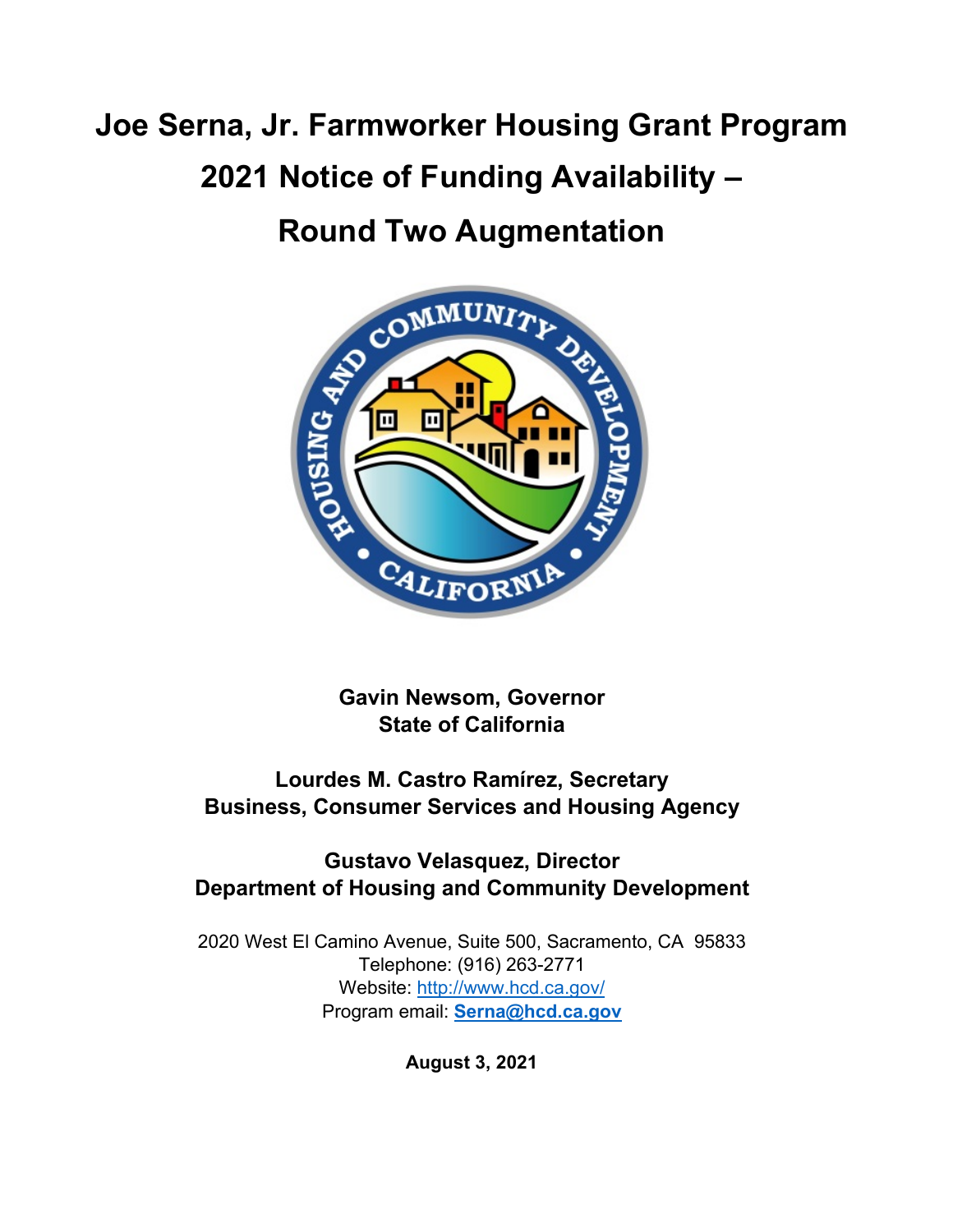| <u>A.</u>                  |                                                                                               |  |
|----------------------------|-----------------------------------------------------------------------------------------------|--|
| <u>B.</u>                  |                                                                                               |  |
| $\underline{\mathbf{C}}$ . |                                                                                               |  |
| Ш.                         |                                                                                               |  |
| <u>A.</u>                  |                                                                                               |  |
| <u>B.</u>                  |                                                                                               |  |
| <u>C.</u>                  |                                                                                               |  |
| <u>D.</u>                  |                                                                                               |  |
| <u>Е.</u>                  |                                                                                               |  |
| <u>F.</u>                  | Minimun Number of Assisted Units and Affordability Requirements  5                            |  |
| <u>G.</u>                  |                                                                                               |  |
| Ш.                         |                                                                                               |  |
| <u>A.</u>                  |                                                                                               |  |
| <u>B.</u>                  |                                                                                               |  |
| <u>C.</u>                  |                                                                                               |  |
| <u>D.</u>                  |                                                                                               |  |
| Е.                         |                                                                                               |  |
| <u>IV.</u>                 |                                                                                               |  |
| <u>A.</u>                  |                                                                                               |  |
| <u>B.</u>                  |                                                                                               |  |
| <u>C.</u>                  |                                                                                               |  |
| <u>D.</u>                  |                                                                                               |  |
| Е.                         |                                                                                               |  |
| <u>V.</u>                  |                                                                                               |  |
| <u>A.</u>                  |                                                                                               |  |
| В.                         |                                                                                               |  |
| VI.                        |                                                                                               |  |
| <u>A.</u>                  |                                                                                               |  |
| <u>B.</u>                  |                                                                                               |  |
| <u>C.</u>                  |                                                                                               |  |
| <u>D.</u>                  |                                                                                               |  |
| VII.                       |                                                                                               |  |
| <u>A.</u>                  | Right to modify and suspend <b>Manufact 14</b> Right to modify and suspend <b>Manufact 14</b> |  |
| В.                         |                                                                                               |  |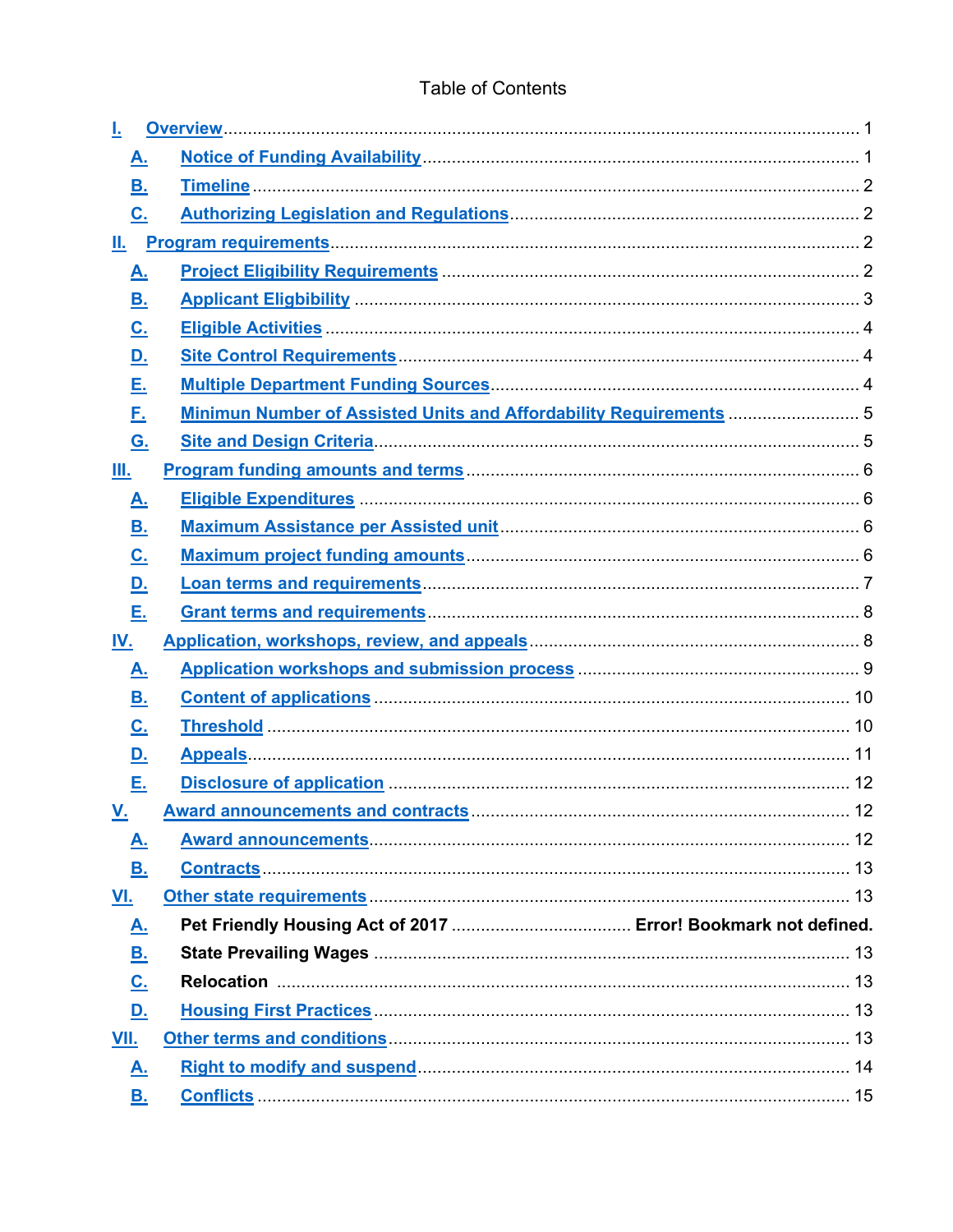# <span id="page-4-0"></span>**I. Overview**

# <span id="page-4-1"></span>**A. Notice of Funding Availability**

The California Department of Housing and Community Development (Department) announces the availability of approximately \$103 million, which is a combination of General Fund, Proposition 1 and Senate Bill (SB) 2 funding, for the Joe Serna, Jr. Farmworker Housing Grant (FWHG) Program.

**Of the total amount provided under this NOFA, \$12 millon shall be reserved, to the extent there are eligible applications, to projects meeting the criteria set forth below. All other criteria and matters set forth within the NOFA shall govern the Tribal allocation provided under this set-aside, unless expressly contradicted by terms set forth within this section and subject to AB 1010 (Chapter 660, statutes 2019).**

- 1. Federally Recognized and Special Government Entities and Properties: An Applicant that is any of the following:
	- (i) It meets the definition of Indian tribe under Section 4103 of Title 25 of the United State Code (means any Indian tribe, band, nation, or other organized group or community of Indians that is recognized as eligible for the special programs and services provided by the United States to Indians because of their status as Indians pursuant to the Indian Self-Determination and Education Assistance Act (25 U.S.C. 450 et seq.). 25 USC 4103(13)(B);
	- (ii) If not a federally recognized tribe, either
		- a. It is listed in the Bureau of Indian Affairs Office of Federal Acknowledgement petitioner list pursuant to Section 82.1 of Title 25 of the Federal Code of Regulations. (Office of Federal Acknowledgment (OFA) | Indian Affairs (bia.gov))
		- b. It is a Indian tribe located in California that is on the contact list maintained by the Native American Heritage Commission for the purposes of consultation pursuant to Section 65352.3 of the Government Code; and proposes a project on land that satisfies the following:
			- (1) Located in Indian country as defined by 18 USC 1151, or
			- (2) Located on fee land.

Program funds will be used to provide deferred-payment loans for the construction or rehabilitation of multifamily housing and grants for single-family new construction or owner-occupied rehabilitation programs, to address the housing needs of agricultural workers.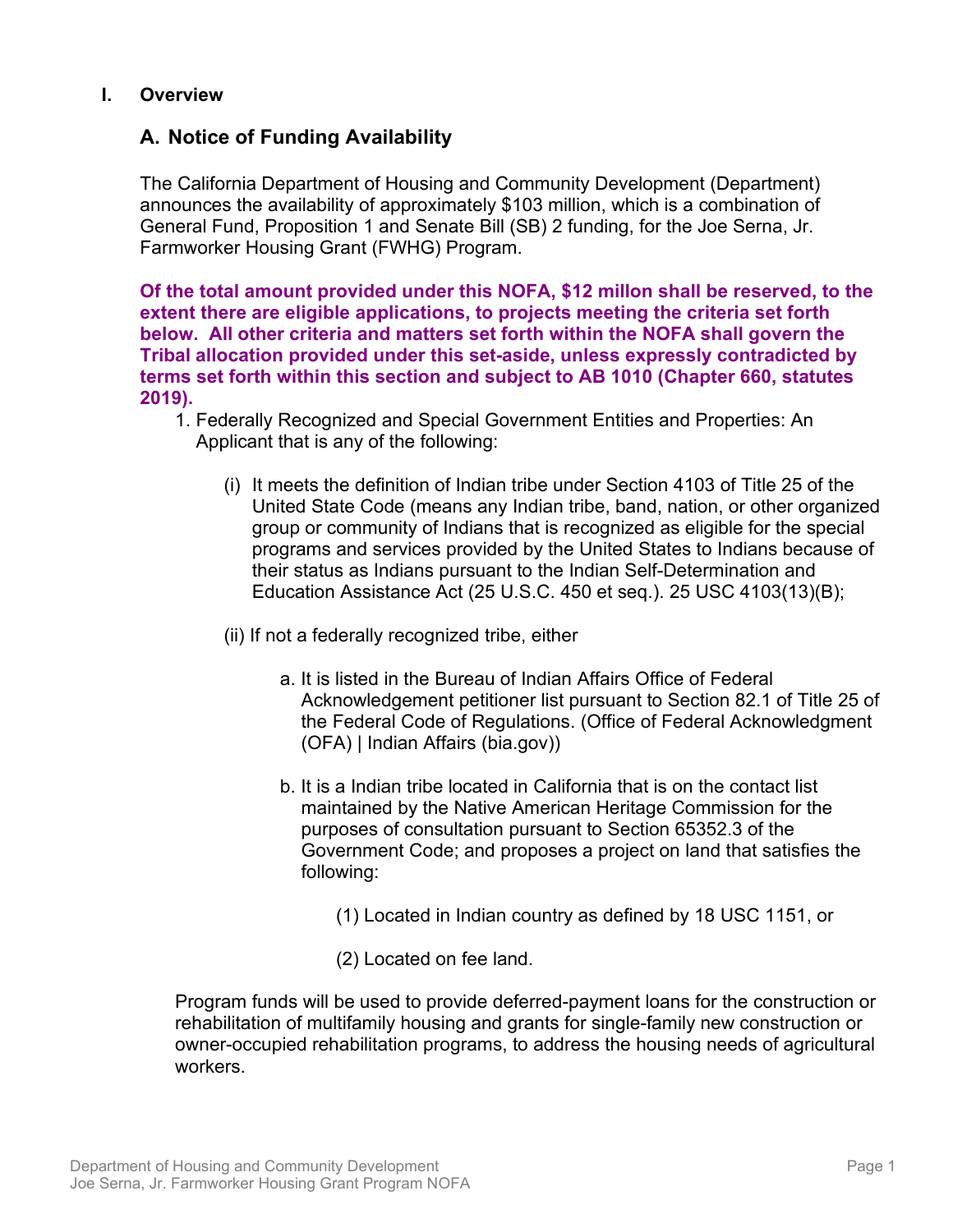# <span id="page-5-0"></span>**B. Timeline**

| <b>NOFA Release</b>                                  | August 3, 2021                     |  |  |  |
|------------------------------------------------------|------------------------------------|--|--|--|
| <b>Round Two Augmentation</b>                        |                                    |  |  |  |
| <b>Consistency Certification</b><br><b>Submittal</b> | August 6, 2021 by 5:00 P.M. PST    |  |  |  |
| <b>Anticipated Award</b><br>Annoucement              | First week of September 2021       |  |  |  |
| <b>Tribal Allocation</b>                             |                                    |  |  |  |
| <b>Application Portal Opening</b>                    | November 4, 2021                   |  |  |  |
| <b>Application Submittal Date</b>                    | November 18, 2021 by 5:00 P.M. PST |  |  |  |
| <b>Anticipated Award</b><br>Annoucement              | February 2022                      |  |  |  |

# <span id="page-5-1"></span>**C. Authorizing Legislation and Regulations**

This NOFA is subject to the statutes and guidelines described in the Notice of Guidelines for the FWHG Program dated February 26, 2021 that establishes the Program requirements.

SB 3 (Chapter 365, Statutes 2017), adopted by voters on November 6, 2018 (Proposition 1), provides additional funding and authority for the Program. Health and Safety Code (HSC) §54014 gave the Department authority to implement this Program by utilizing guidelines. Pursuant to subdivision (b) of Section 54014, those guidelines are not subject to the requirements of Government Code (GC) Title 2, Division 3, Part 1, Chapter 3.5 (commencing with Section 11340). SB 2 (Chapter 364, Statutes 2017) provides funding to address affordable homeownership and rental housing opportunities for agricultural workers and their families. HSC §50470(d) gives the Department authority to establish guidelines for the implementation of these funds.

For the purposes of this NOFA and any subsequent amendments thereto, the February 26, 2021 Notice of Guidelines and any subsequent amendments thereto shall constitute the guidelines applicable to funding released hereunder.

Applicants are urged to carefully review the applicable statutes, guidelines, and this NOFA to understand the Program requirements before submitting applications.

#### <span id="page-5-2"></span>**II. Program requirements**

The following program requirements are provided as a summary and are not to be considered a complete representation of the entirety of the eligibility, threshold, or other requirements or terms and conditions of the program. Please refer to the applicable statutes and guidelines for complete information. Please note that capitalized words may be defined terms and can be found in the applicable statutes and guidelines.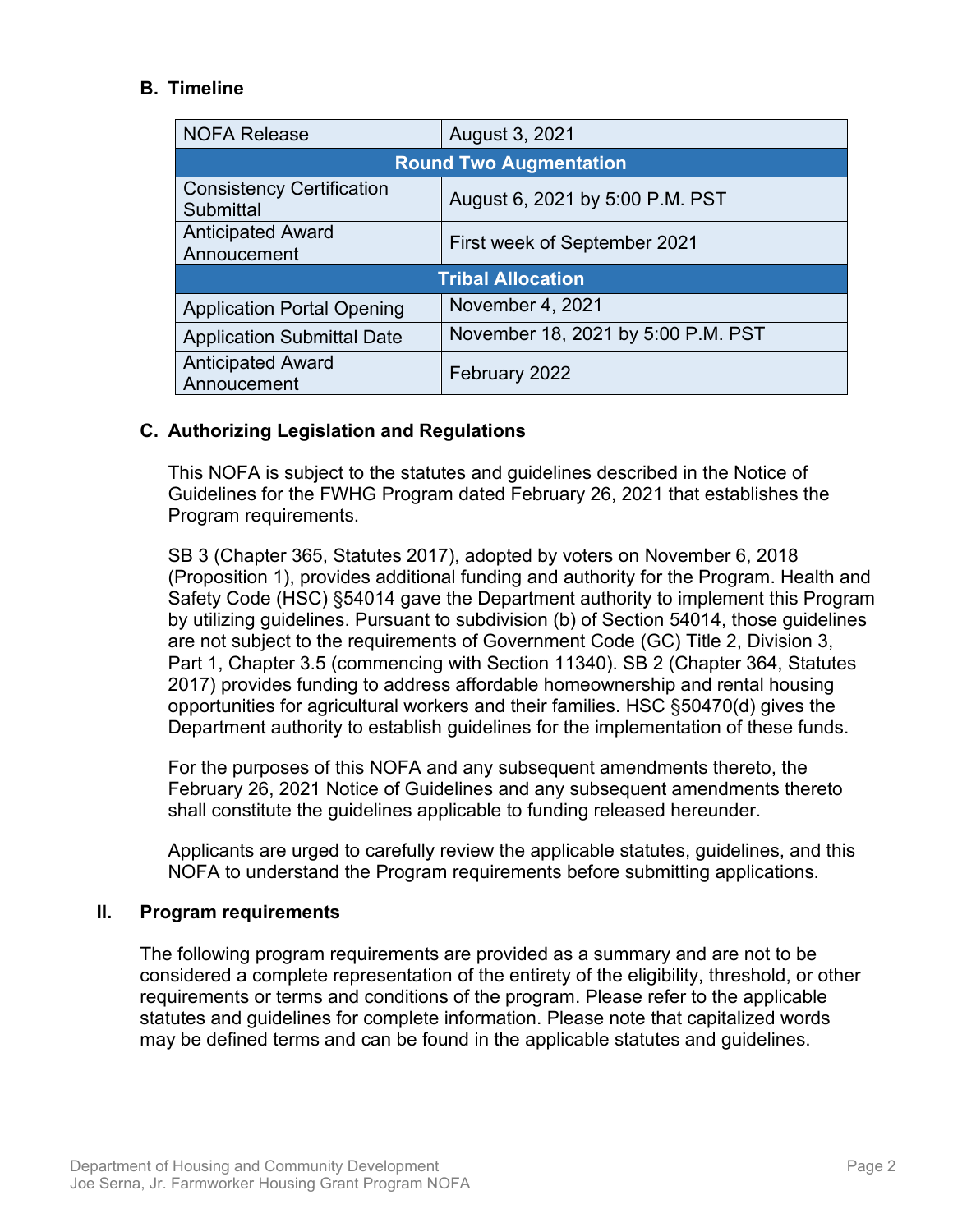# **A. Project eligibility requirements**

Program funds may only be expended for housing developments that meet the following criteria:

- 1. The housing development must contain assisted units to be occupied by agricultural households.
- 2. To the greatest extent possible, assisted units are to be occupied by lower-income agricultural households.
- 3. To the greatest extent possible, any non-assisted units are to be occupied by agricultural households.
- 4. Assisted unit in a rental housing development required to be made available to lower income households pursuant to §7209 are to be made available at affordable rents as defined in [Health and Safety Code](http://leginfo.legislature.ca.gov/faces/codes_displaySection.xhtml?sectionNum=50053&lawCode=HSC) §50053.
- 5. When grant funds are to be used for homeownership purposes, assisted units shall be newly constructed, and are to be made available to lower-income households at a total monthly housing cost not to exceed 35 percent of monthly net income.
	- a. An eligible household's monthly housing cost may exceed 35 percent of the monthly net income if all the following conditions are satisfied:
		- i. the proposed housing costs are approximately the same as the present housing costs of the household, and
		- ii. a satisfactory credit record has been maintained by the households, and
		- iii. the household has demonstrated an ability to sustain its present housing expense without serious difficulty.
	- b. In the alternative, a different standard can be applied if it has otherwise been determined by the Department that the eligible household can assume greater responsibility for monthly housing costs.

# <span id="page-6-0"></span>**B. Applicant eligibility**

To be eligible to apply for funding, the applicant shall be a local public entity, federally recognized and special government entity, nonprofit corporation, limited liability company, or limited partnership, having sufficient capacity (including financial resources, an office, staff, and payroll) and experience to carry out the proposed project as set forth in California Code of Regulations, (CCR) §7205. All references to CCR, section numbers in this NOFA refer to section numbers in Title 25, unless otherwise stated.

In the case of a nonprofit corporation, limited liability company, or limited partnership, the Applicant shall demonstrate to the Department's satisfaction that the applicant is independent from any direction of, or control by, a for-profit entity and shall meet the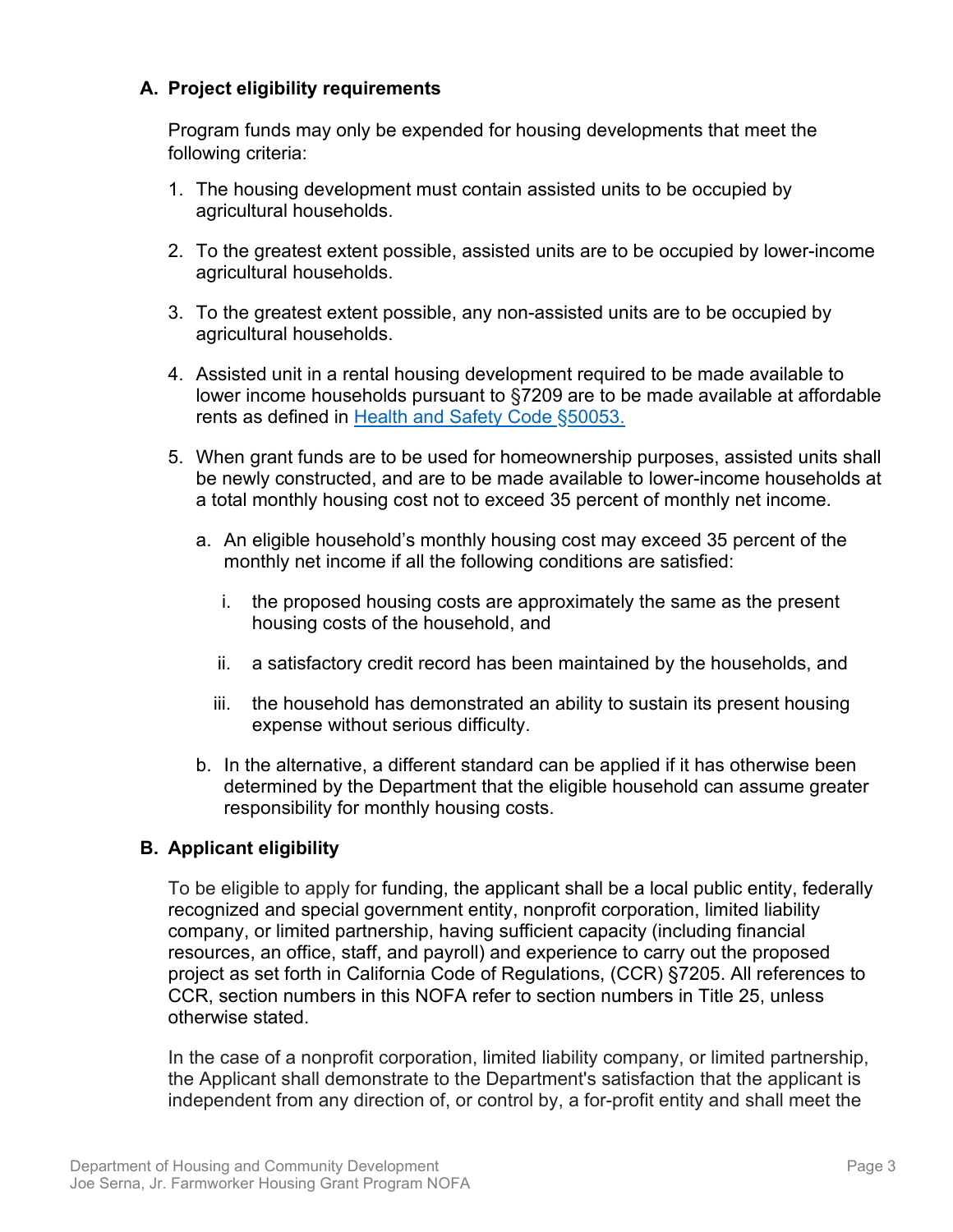requirements of CCR, §7205.1. Nonprofit corporations shall also meet the requirements of CCR, §7205.2.

#### **Eligiblity for the \$91 million in Round Two Augmentation funds will be limited to tapplications hose submitted prior to the closing date of the February 25, 2021 NOFA that were reviewed and determined to have meet all threshold requirements but which were not awarded.**

Note - For-profit entities are not eligible Applicants.

Minimum Experience:

To be eligible to receive funding, the applicant shall demonstrate to the Department's satisfaction that:

- 1. For rental housing developments, an applicant must have developed and owned at least one rental housing project of similar type and size as the proposed project within the last five years of the NOFA date and have staff with demonstrated experience in managing at least one project occupied primarily by agricultural workers and their families.
- 2. For single-family new construction or owner-occupied rehabilitation projects, an applicant must have successfully sponsored and supervised a similar program for a period of at least two years within the last ten years of the NOFA date.
- 3. For purchase of Manufactured Homes not placed on a permanent foundation, an applicant must be operating or will operate a program to address and remedy the impacts of current and potential displacement of Agricultural Households from existing labor camps, mobilehome parks, or other housing due to governmental actions to enforce health and safety laws including, but not limited to the Mobilehome Parks Act and the Employee Housing Act.

# <span id="page-7-0"></span>**C. Eligible activities**

Under this NOFA, program funds shall be used for the following activities as set forth in CCR, §7206:

- 1. New construction or rehabilitation, with or without acquisition, of a Rental Housing Development;
- 2. Single-family new construction in which the ultimate grantees are participants;
- 3. Owner-occupied rehabilitation; and
- 4. Acquisition of Manufactured housing not installed on permanent foundations as part of a program to address and remedy the impacts of current and potential displacement of farmworker families from existing labor camps, mobilehome parks, or other housing.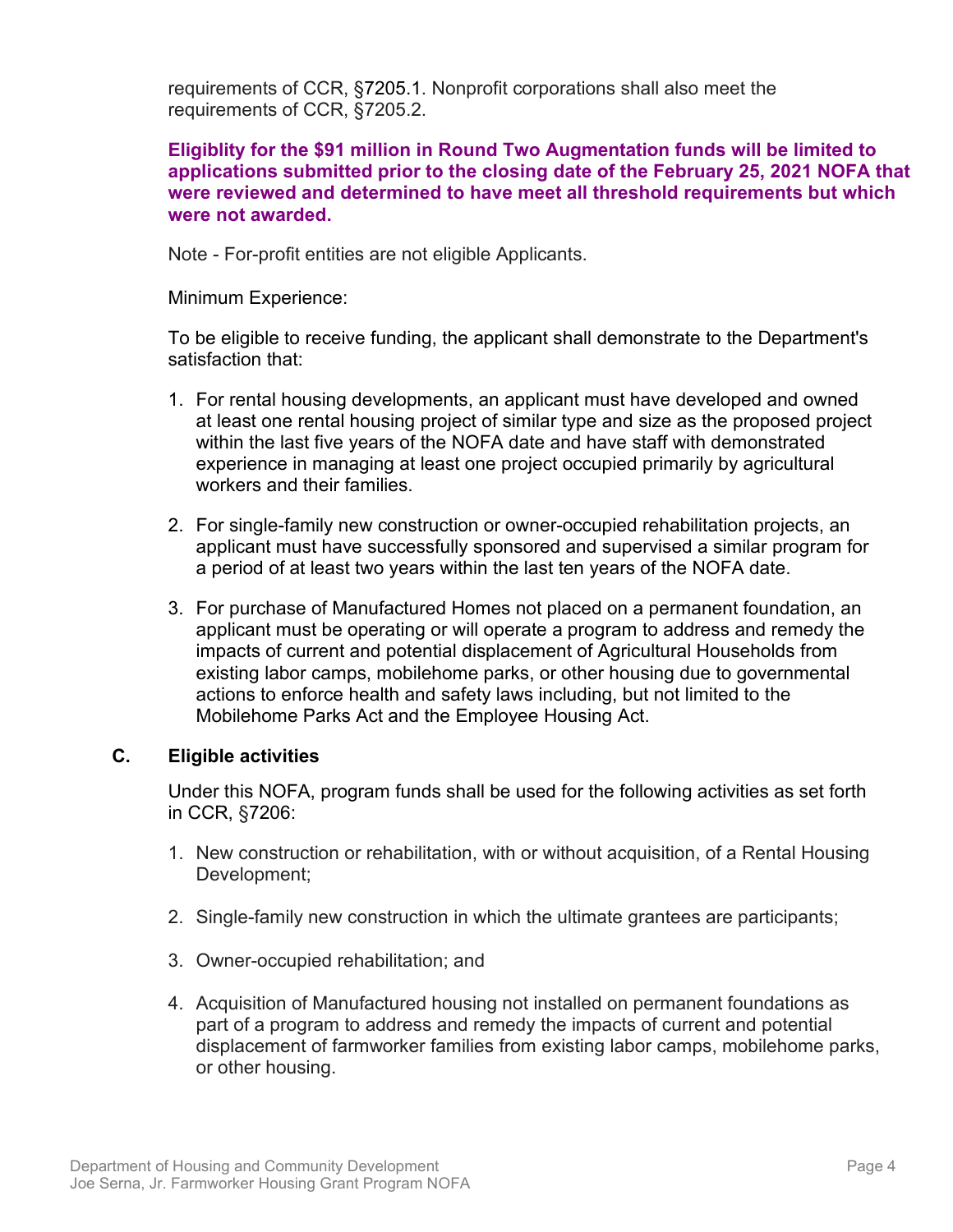Program funds may only be expended for rental housing developments that meet the criteria in CCR,  $\S 7204$  (a) – (d) and homeownership purposes as set forth in CCR, §7204(e).

#### **D. Site control requirements**

- 1. For a Rental Housing Development, at the time of Application the Applicant shall have site control pursuant to CCR, Section 8303.
- 2. For a single-family Project, at the time of Application, the Applicant shall have site control pursuant to either subsection (a), (c), (d), (e), or (f) of Section 8303, or pursuant to a ground lease. If the project will be on a lease, the terms and conditions of the proposed lease shall permit the lessee to make improvements on and encumber the property, and permit compliance with all requirements of this subchapter.
- 3. Grants by the department to individual Agricultural Workers shall not be disbursed unless and until the Agricultural Worker is the fee owner of the real property, the lessee under a lease, or, in the case of a Manufactured Home not on a permanent foundation, is the registered owner.

Note: Authority cited [§50406 and §50517.5, Health and Safety Code.](http://leginfo.legislature.ca.gov/faces/home.xhtml)

#### **E. Multiple Department funding sources**

For multifamily developments, use of multiple Department funding sources on the same assisted units (subsidy stacking) is prohibited. "Department funding sources" shall mean loan or grant funds awarded for permanent funding of development costs (which shall not include funds specifically designated for capitalized operating reserves or rental assistance) under the following programs:

- 1. Multifamily Housing Program, including supportive housing awards;
- 2. Veterans Housing and Homelessness Prevention Program;
- 3. No Place Like Home Program, including funds awarded either by the Department or an Alternative Process County;
- 4. Affordable Housing and Sustainable Communities Program (AHSC) Affordable Housing Development loans, but not grants for Housing-Related Infrastructure, Sustainable Transportation Infrastructure, Transportation Related amenities, or Program Costs, all as defined in the AHSC guidelines;
- 5. Transit Oriented Development Program rental housing development loans, but not grants for infrastructure;
- 6. Housing for a Healthy California Program, including funds awarded either by the Department or a county; and
- 7. National Housing Trust Fund Program.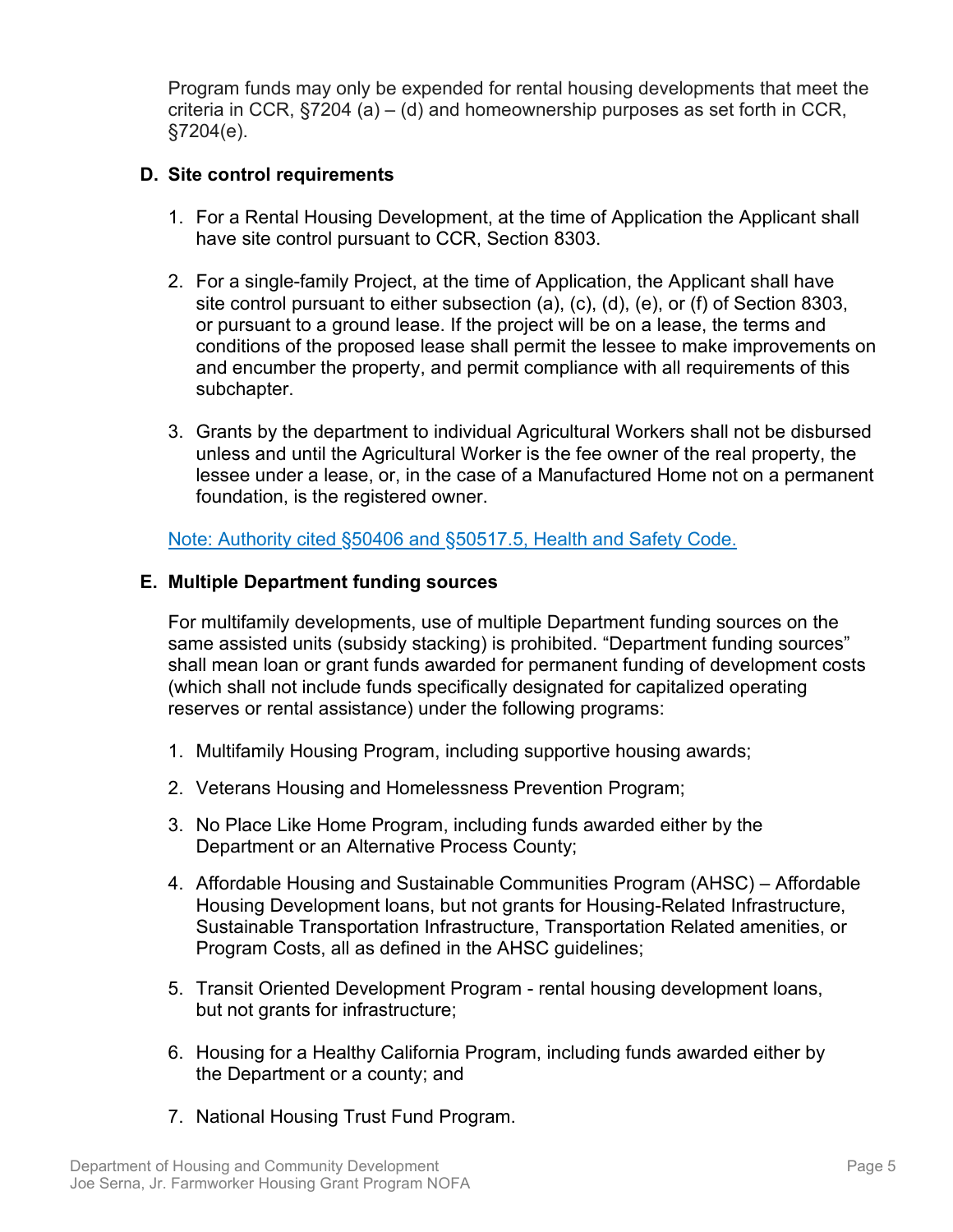"Department funding sources" do not include existing loans or grants under any Department funding source listed above that are at least 14 years old and will be assumed or recast as part of an acquisition and rehabilitation project. See MHP Guidelines, effective June 19, 2019, § 7302(h)(1) and (h)(2).

Funding is prohibited for use in housing H-2A workers, see AB 1783, October 13, 2019, effective January 1, 2020.

#### <span id="page-9-0"></span>**F. Minimum number of Assisted units and affordability requirements**

- 1. For a Rental Housing Development, assisted units shall be provided in accordance with CCR, §7209(a).
	- a. To the greatest extent possible, consistent with Fiscal Integrity, at least 10 percent of the assisted units shall be reserved for agricultural households with incomes no greater than 30 percent of Area Median Income (AMI). These units shall be distributed reasonably among bedroom sizes.
	- b. The remaining 90 percent of assisted units shall be reserved for agricultural households with incomes no greater than 80 percent of AMI.
	- c. To achieve deeper affordability and potentially increase the project's per-unit loan limit, the applicant may restrict assisted units to households at 60 percent AMI or lower.

#### <span id="page-9-1"></span>**G. Site and design criteria**

Proposed housing developments shall observe the criteria relative to the location and design of the proposed housing development as set forth in CCR, §7210.

A major deficiency in meeting one or more of the listed site or design criteria pursuant to CCR, §7210 may result in the Department's rejection of an application.

#### <span id="page-9-2"></span>**III. Program funding amounts and terms**

#### <span id="page-9-3"></span>**A. Eligible expenditures**

Eligible expenditures of program funds shall be for reasonable and necessary costs as set forth in CCR, §7209.5.

#### <span id="page-9-4"></span>**B. Maximum Assistance per Assisted unit**

- 1. For a Rental Housing Development, the loan amount is limited to the sum of:
	- a. A base amount per assisted unit, as defined by §7202(f), plus
	- b. the amount per assisted unit required to reduce rents from 30 percent of 60 percent of AMI to the actual maximum restricted rent for the unit, assuming that the rent reduction will be achieved by substituting program funds for private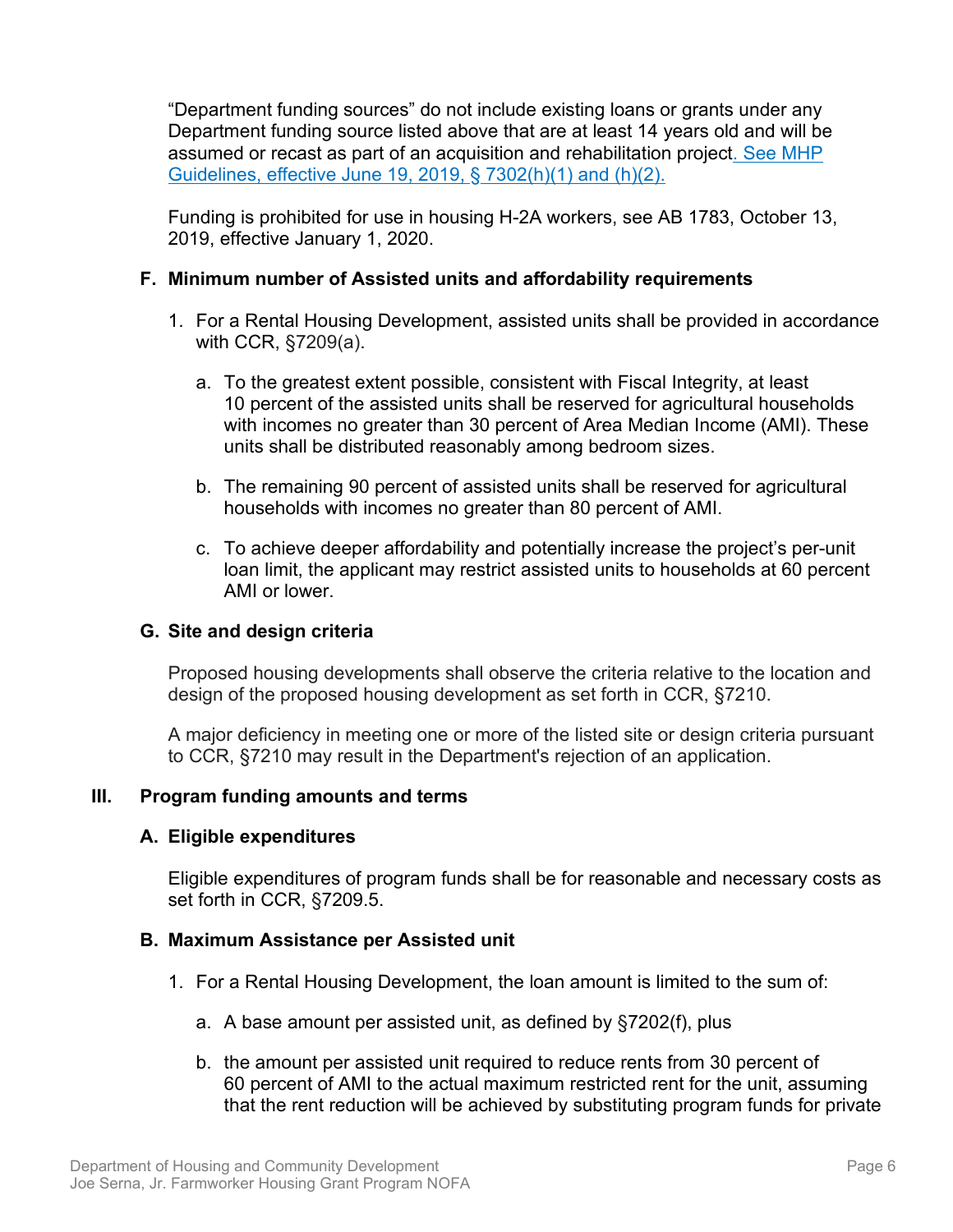amortized debt and calculated by the Department based on private market multifamily rental loan terms available at the time of issuance of each NOFA.

The initial base amount shall be \$95,000 per assisted unit utilizing 9 percent tax credits, \$175,000 per assisted unit utilizing 4 percent tax credits or no tax credits in a new construction project located in a "High Resource" or "Highest Resource" area on the TCAC/HCD Opportunity Map, and \$150,000 per other assisted unit utilizing 4 percent tax credits or no tax credits.

- 2. For a single-family new construction project, the grant amount is limited to \$150,000 per assisted unit; and
- 3. For owner-occupied rehabilitation, the grant amount is limited to \$75,000 per Assisted unit.

#### <span id="page-10-0"></span>**C. Maximum Project funding amounts**

The loan or grant amount shall not exceed the lesser of the per unit maximum, as follows:

The total eligible costs required, when considered with other available financing and assistance, in order to complete the project, ensure the rents and housing costs for assisted units, and operate the project in compliance Program requirements; or

- 1. The NOFA maximum, set forth below:
	- a. Multifamily Rental Project:

| Project without Low-Income Housing Tax Credits (LIHTC) |         |              |
|--------------------------------------------------------|---------|--------------|
| or using 4 percent LIHTC:                              | Maximum | \$10,000,000 |
| Project using 9 percent LIHTC:                         | Maximum | \$5,000,000  |
| b. Single-Family Homeownership Projects:               | Maximum | \$3,000,000  |
| c. Owner-Occupied Rehabilitation:                      | Maximum | \$2,000,000  |

All the funds used in the development of a subdivision, following the sale of the individual lots, shall be subsequently granted in the form of mortgage write down assistance to individual agricultural worker homebuyers that meet the program requirements pursuant to CCR, §7228. The program grant requested must not exceed the total that will be subsequently granted to eligible agricultural workers.

Note: The Department reserves the right to reduce the amount of funding for any given project, based upon analysis of proposed financing, the project's need for the program loan/grant, and the amount of funding available to the program.

#### <span id="page-10-1"></span>**D. Loan terms and requirements**

#### **Rental Housing**

Pursuant to CCR, §7211, the term of a loan shall be 55 years commencing on the date of recordation of the program loan documents, shall bear simple interest at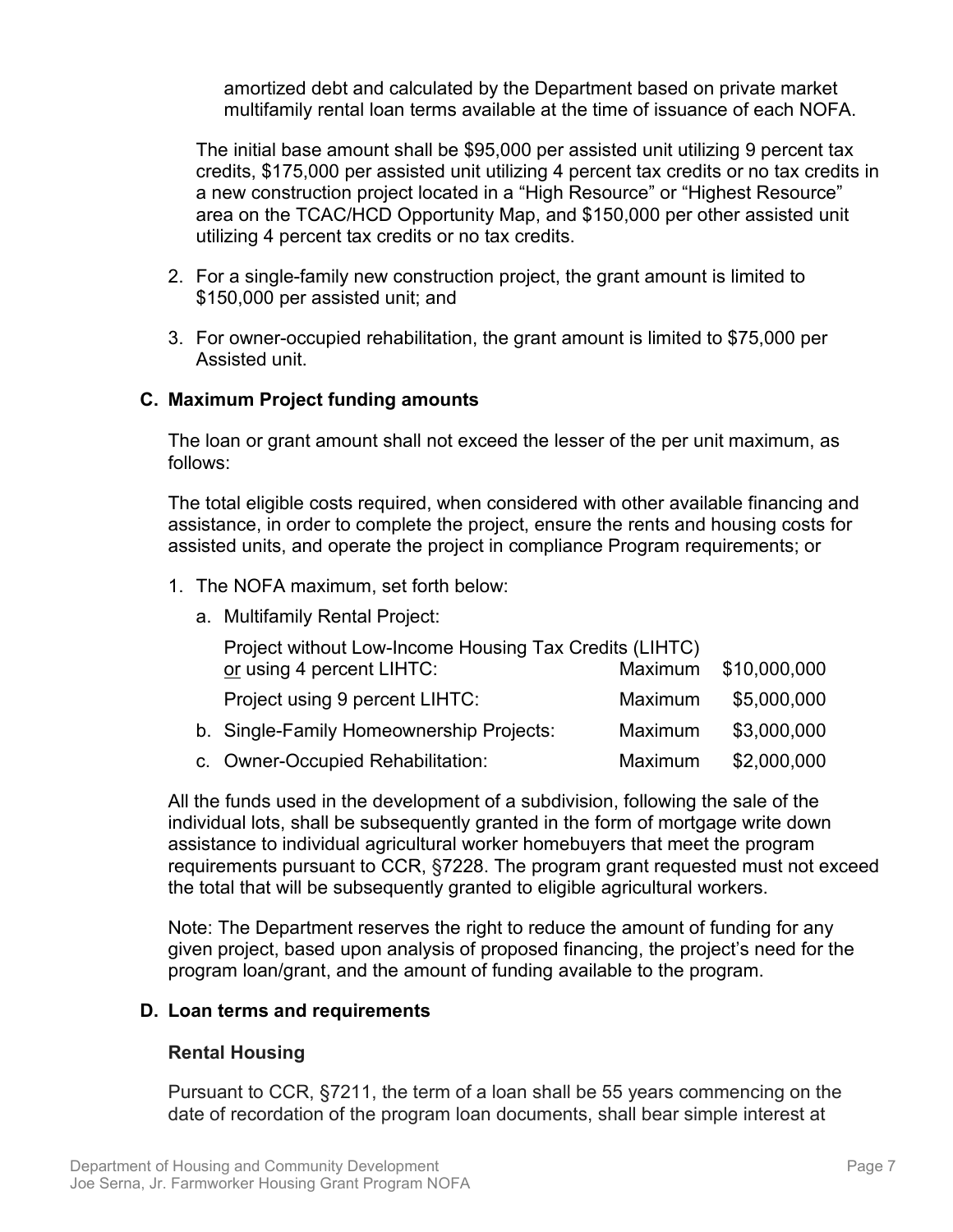3 percent per annum, and shall be evidenced by a promissory note and secured by a deed of trust.

Subordination of the Department's lien for a Rental Housing Development shall be in accordance with the Uniform Multifamily Regulations (UMR), Title 25, CCR, Sections 8315 and 7230.

The limits on developer fees specified in the UMR §8312 shall apply, except that:

- 1. Section 8312(d) shall not apply; and
- 2. For projects utilizing 4 percent tax credits, developer fee payments shall not exceed the amount that may be included in project costs pursuant to CCR, Title 4, §10327. In addition, the developer fee paid from development funding sources shall not exceed the following:
	- a. For acquisition and/or rehabilitation Projects or adaptive reuse projects, the lesser of the amount of developer fee in project costs or \$2 million.
	- b. For new construction projects, the base limit shall be the lesser of the amount that may be included in project costs or \$2.2 million. To arrive at the final limit on developer fee paid from development funding sources, the base limit shall then be multiplied by a ratio that is the average of: (1) the difference between two and the project's high-cost ratio, as calculated pursuant to CCR, Title 4, §10317(i)(6) or successor language; and (2) 100 percent.

Loan payments are deferred for the full term of the loan, except that: (1) residual receipt payments shall be required to the extent there is available cash flow pursuant to UMR [§8314;](https://govt.westlaw.com/calregs/Document/I8B551560AF804D86AF1F6053C25E36A3?originationContext=Search+Result&listSource=Search&viewType=FullText&navigationPath=Search%2fv3%2fsearch%2fresults%2fnavigation%2fi0ad7140a0000016a12ba28c1c31c4242%3fstartIndex%3d1%26Nav%3dREGULATION_PUBLICVIEW%26contextData%3d(sc.Default)&rank=1&list=REGULATION_PUBLICVIEW&transitionType=SearchItem&contextData=(sc.Search)&t_T1=25&t_T2=8314&t_S1=CA+ADC+s) and (2) the monitoring fee described below. The uses of operating income shall be governed by UMR §8314, except that the aggregate of the developer fee paid from sources and paid as first-priority use of operating income shall not exceed \$3.5 million.

<span id="page-11-0"></span>Pursuant to HSC §50517.5(2), the Department shall require annual payments to cover the costs of project monitoring. For the first 30 years of the loan term, the required payment shall be 0.42 percent of the outstanding loan principal per annum.

# **E. Grant terms and requirements**

Pursuant to CCR, §7226, the term of a grant shall be as follows:

- 1. Single-Family Homeownership Projects: 20 years commencing on the date of recordation of the Standard Agreement.
- 2. Owner-occupied rehabilitation: 20 years commencing on the date of execution of the Standard Agreement.

The Standard Agreement shall contain at minimum the conditions as defined CCR, §7226 (b).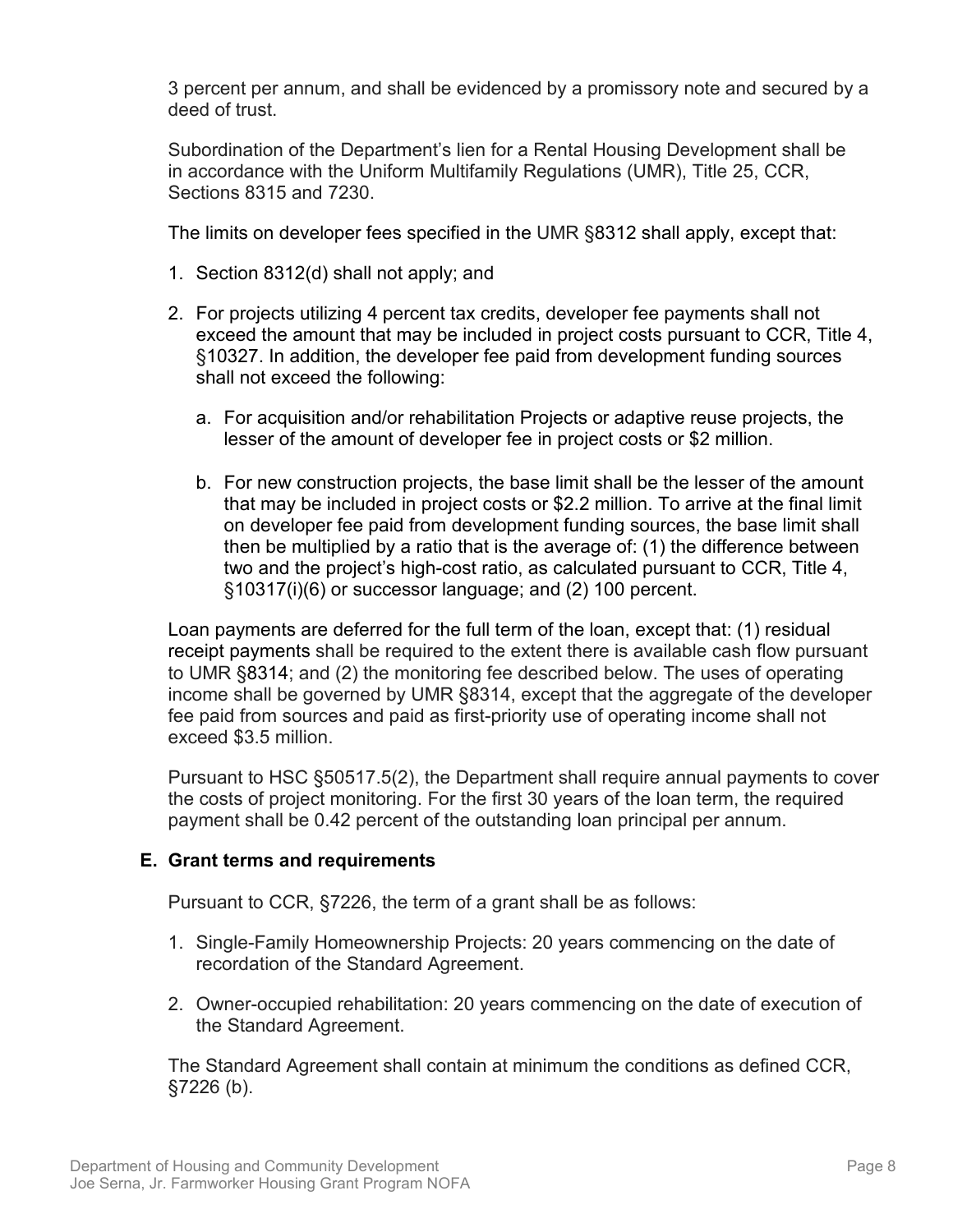The Department will authorize the reconveyance of the housing development to individual agricultural households for the purpose of homeownership contingent upon the conditions as defined by CCR, §7228 having been met.

Subordination of the Department's lien shall be in accordance with CCR, §7230.

A grantee may terminate a Standard Agreement if the conditions of CCR, §7236 have been met.

# <span id="page-12-0"></span>**IV. Application, workshops, review, and appeals**

# <span id="page-12-1"></span>**A. Application workshops and submission process.**

Application forms, webinar details, and related program information are available at [http://www.hcd.ca.gov/grants-funding/active-funding/fwhg.shtml.](http://www.hcd.ca.gov/grants-funding/active-funding/fwhg.shtml) To receive information on webinar(s) and other updates, please subscribe to the Department's [listserv.](http://www.hcd.ca.gov/HCD_SSI/subscribe-form.html) Questions may be directed to [Serna@hcd.ca.gov.](mailto:Serna@hcd.ca.gov)

The Department will provide technical assistance for this round of application submissions, for Tribal NOFA applicants. Technical Assistance requests and questions should be directed to [Serna@hcd.ca.gov.](mailto:Serna@hcd.ca.gov)

Applications must meet eligibility, threshold, and application requirements upon submission of the application. It is the applicant's responsibility to ensure that the submitted application is clear, complete, and accurate.

Applications will not be considered for funding unless the application is received by the deadline as stated in this NOFA.

Round Two Augmentation eligible applicants for the \$91 million in funding must submit **a Consistency Certication Form electronically to [Serna@hcd.ca.gov](mailto:Serna@hcd.ca.gov) by 5:00 p.m. Pacific Standard Time on August 10, 2021.** 

**Tribal Applicants must upload all application materials to the Department's website no later than 5:00 p.m. Pacific Standard Time (PST) on November 18, 2021. The online support and technical assistance will close at 5:00 p.m. (PST), on November 18, 2021**

Application materials must be submitted electronically to the Department's website. Requirements for uploading the Application Workbook and required supporting documentation, including naming conventions, are described in the application instructions available at [https://www.hcd.ca.gov/grants-funding/active](https://www.hcd.ca.gov/grants-funding/active-funding/lhtf.shtml)[funding/lhtf.shtml.](https://www.hcd.ca.gov/grants-funding/active-funding/lhtf.shtml) **The application instructions and application portal will be available beginning November 4, 2021, however applicants will not be allowed submit application documents until November 18, 2021. The Department no longer accepts hardcopy submittals of the Application Workbooks or supplemental documentation.**

No late applications, incomplete applications, or facsimiles will be accepted.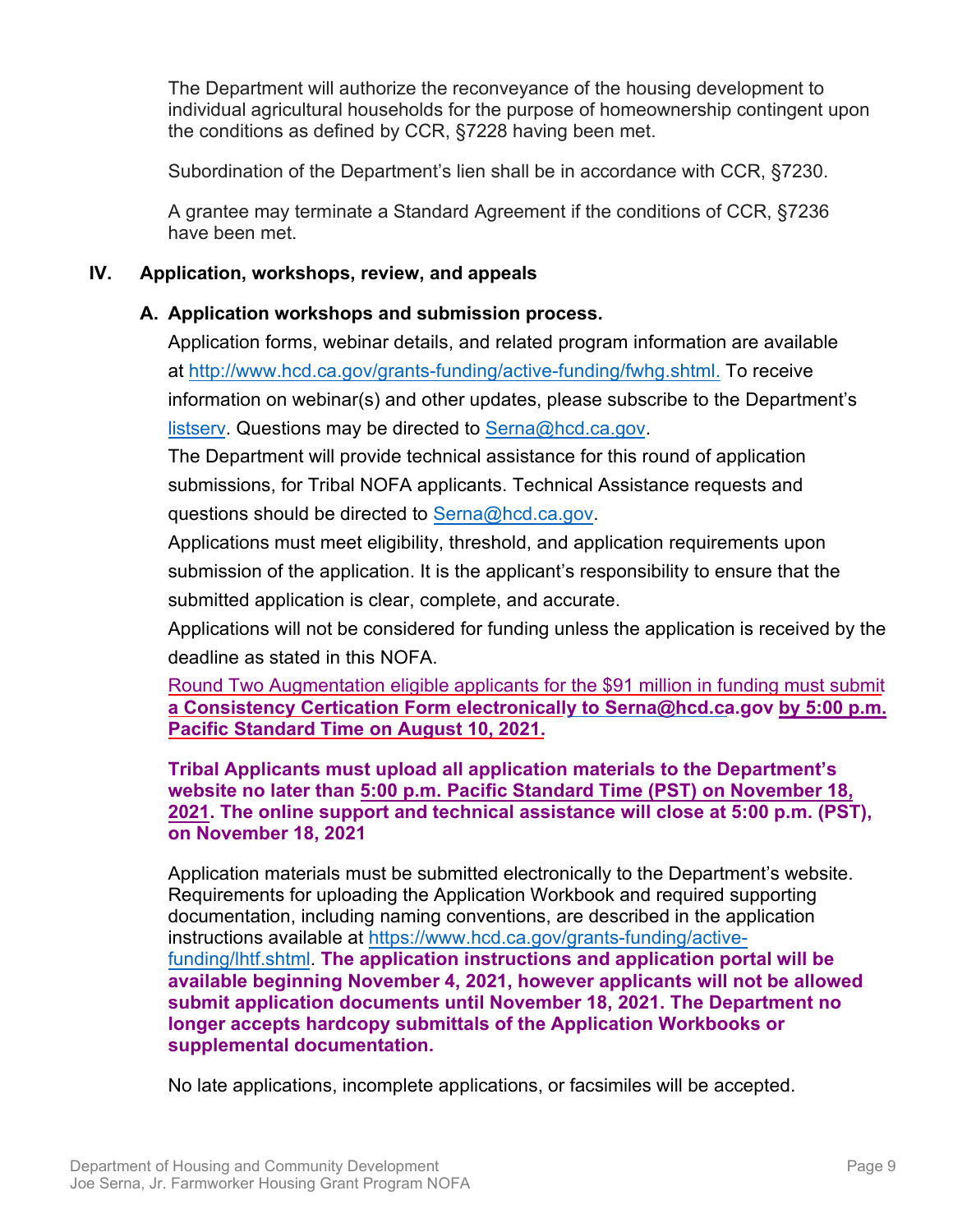#### <span id="page-13-0"></span>**B. Content of Applications.**

The program application shall be submitted on Department forms without alteration or modification and shall include all reports and documents specified in the application checklist.

Please note: The application package shall be submitted with all required documents and reports with tabs and labels consistent with the application checklist*.*

#### <span id="page-13-1"></span>**C. Threshold.**

At time of application, applicants must meet the following initial threshold requirements:

- 1. Be an eligible applicant pursuant to CCR, §7205;
- 2. Have an eligible project pursuant to CCR, §7204;
- 3. Have site control pursuant to CCR, §7207 in the name of the applicant, or an entity controlled by the applicant, by any means set forth in UMR 8303(a). Where site control is in the name of another entity, documentation, which clearly demonstrates the applicant's control (i.e. the entity's organizational documents) is required. UMR 8303 notwithstanding, all forms of site control shall extend until at least four months after application submission;
- 4. The application is complete pursuant to CCR, §7217, and UMR 8300 et seq. (if applicable), including submission of all required documents and reports; and
- 5. Be in good standing with the Department.
- 6. Market Study prepared in accordance with TCAC 2019 Market Study Guidelines if applying for Rental Housing Development Project.
- 7. Preliminary Title Report that is no more than six months old if applying for Rental Housing Development Project.
- 8. Current financial statement for nonprofit organization applicants.
- 9. A resolution authorizing the application for the grant with original signatures of the authorized officials of the applicant organization.
- 10. Funding is prohibited for use in housing H-2A workers, see AB 1783, October 13, 2019, effective January 1, 2020.

Only applications meeting the initial threshold requirements will move forward to the second stage, which is financial feasibility. Financial feasibility will include determining if proposed projects are consistent with the program statutes and program guidelines, including underwriting and site and design criteria as outlined in CCR, §7210 and UMR §8310.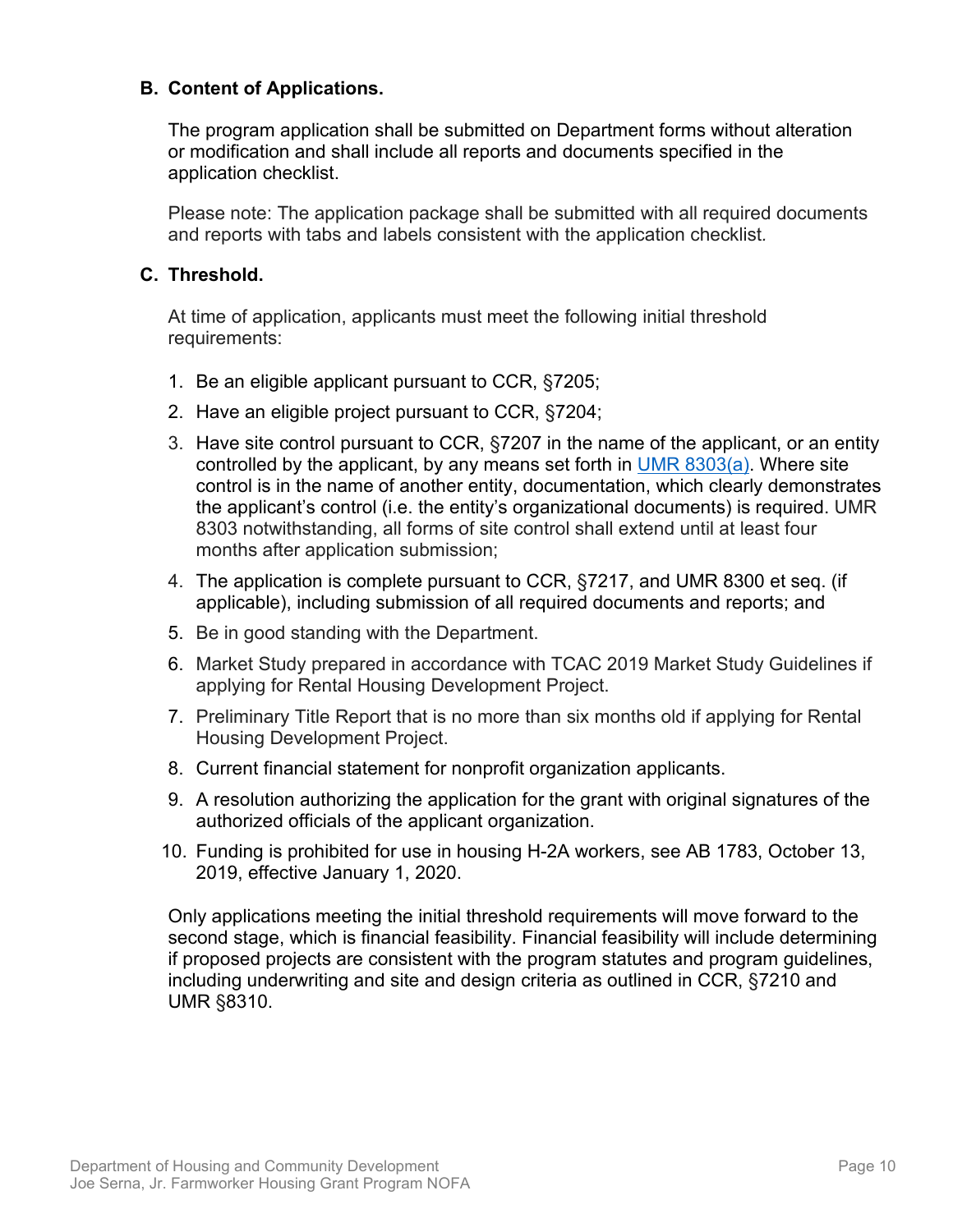# <span id="page-14-0"></span>**D. Distribution of Round Two Augmentation Funds**

To the extent there are funds available the Department will allocate the \$91 million in

funds made available as an augmentation to Round Two in the following priority order:

- 1. Projects located within the top six counties, for which there are applications received, that have the greatest percent of statewide agricultural employment based on the most recent U.S. Census of Agriculture (hired farm labor).
- 2. At least one project in each county for which an eligible application has been received shall receive funding. If more than one application has been received, the project with the earliest submittal date will be funded as noted in the published application [submittal log.](https://www.hcd.ca.gov/grants-funding/active-funding/fwhg/docs/2021-serna-nofa-applications-received.pdf)

No one county may receive more than 15 percent of total funds made available for Round Two (February 25, 2021 and August 3, 2021 NOFAs).

# **E. Appeals**

# **1. Basis of appeals**

- a. Upon receipt of the Department's notice that an application has been determined to be incomplete, or it fails threshold or eligibility requirements, Applicants under this NOFA may appeal such decision(s) to the Department pursuant to this section.
- b. No Applicant shall have the right to appeal a decision of the Department relating to another Applicant's eligibility, award, denial of award, or any other matter related thereto.
- c. The appeal process provided herein applies solely to decisions of the Department made in this program NOFA and does not apply to any decisions made with respect to any previously issued NOFAs or decisions to be made pursuant to future program NOFAs.

# **2. Appeal process and deadlines**

a. Process. In order to lodge an appeal, Applicants must submit to the Department, by the deadline set forth in subsection (b) below, a written appeal, which states all relevant facts, arguments, and evidence upon which the appeal is based. Furthermore, the Applicant must provide a detailed reference to the area(s) of the application that provide clarification and substantiation for the basis of the appeal. Once the written appeal is submitted to the Department, no further information or materials will be accepted or considered thereafter.

Appeals are to be submitted to the Department either via email at [Serna@hcd.ca.gov](mailto:Serna@hcd.ca.gov) or at the following address:

> California Department of Housing and Community Development Attn: FWHG Program Staff Appeals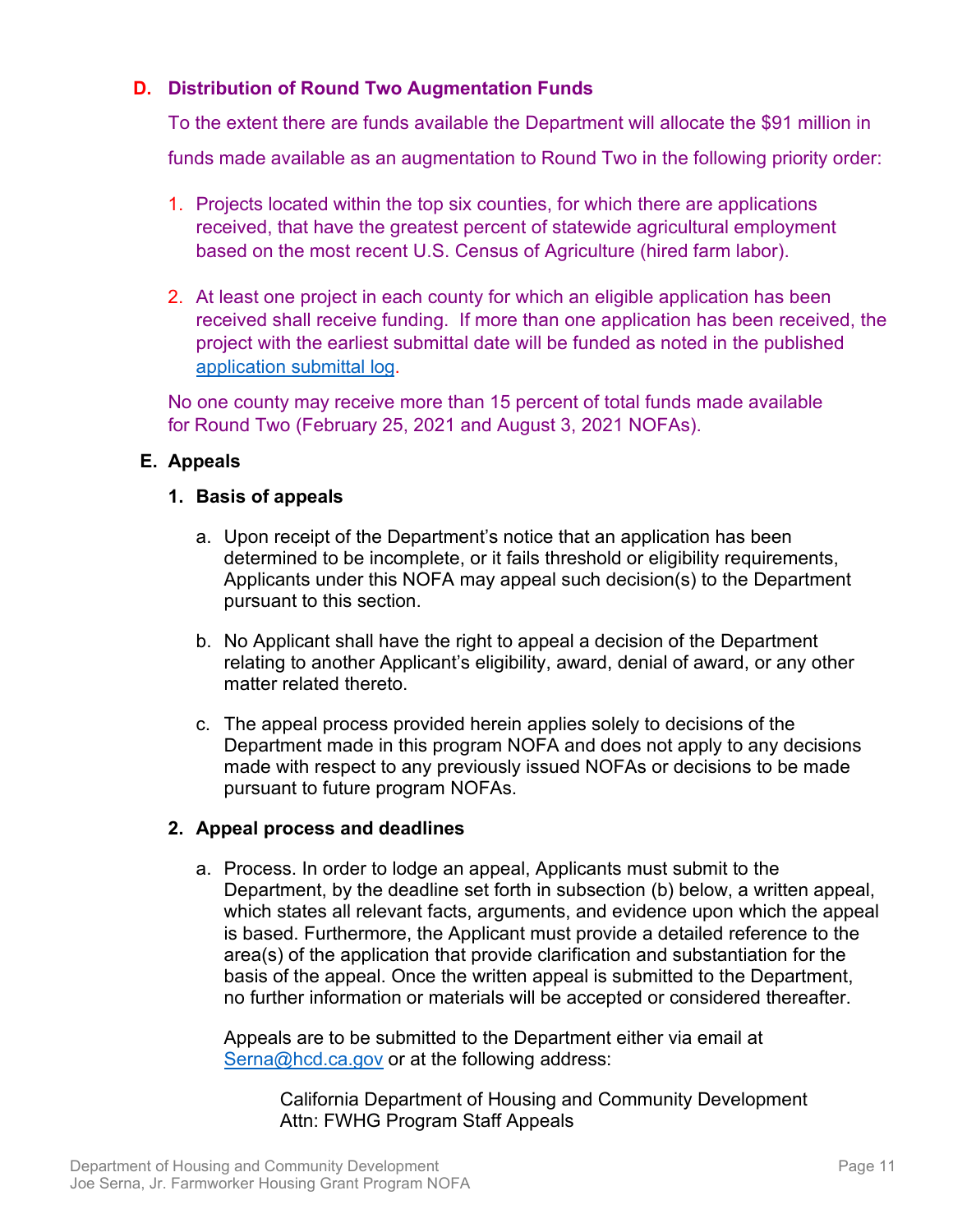2020 W. El Camino Avenue, Suite 650 Sacramento, CA 95833

The Department will accept appeals through a carrier service that provide date stamp verification of delivery such as the U.S. Postal Service, UPS, or FedEx. Deliveries must be received during Department weekday (non-state holiday) business hours of 9:00 a.m. to 5:00 p.m. PDT. Emails to the email address listed above will be accepted so long as the email time stamp is prior to the appeal deadline.

b. Filing deadline. Appeals must be received by the Department no later than five business days from the date of the Department's eligibility, or threshold review determination letters representing the Department's decision made in response to the application.

#### **3. Decision**

Any request to amend the Department's decision shall be reviewed for compliance with the February 26, 2021 Notice of Guidelines, the February 26, 2021 program NOFA, and any subsequent clarifying documents such as the program responses to "Frequently Asked Questions." It is the Department's intent to render its decision in writing within 15 business days of receipt of the Applicant's written appeal. All decisions rendered shall be final, binding, and conclusive, and shall constitute the final action of the Department with respect to the appeal.

#### **4. Effectiveness**

In the event that the applicable statutes or guidelines governing the program contain an existing process for appealing decisions of the Department with respect to NOFA awards made under such programs, this section shall be inapplicable, and all appeals shall be governed by such existing authority.

#### <span id="page-15-0"></span>**F. Disclosure of application**

(Chapter 1473, [Statutes of 1968\)](https://leginfo.legislature.ca.gov/faces/codes_displayText.xhtml?division=7.&chapter=3.5.&lawCode=GOV&title=1.&article=1)

Information provided in the application will become a public record available for review by the public, pursuant to the California Public Records Act Statutes of 1968, Chapter 1473. As such, any materials provided will be disclosable to any person making a request under this Act. The Department cautions Applicants to use discretion in providing information not specifically requested, including but not limited to, bank accounts, personal phone numbers and home addresses. By providing this information to the Department, the Applicant is waiving any claim of confidentiality and consents to the disclosure of submitted material upon request.

#### <span id="page-15-1"></span>**V. Award announcements and contracts**

#### <span id="page-15-2"></span>**A. Award announcements**

The Department will notify successful Applicants (awardees) by electronic mail as follows: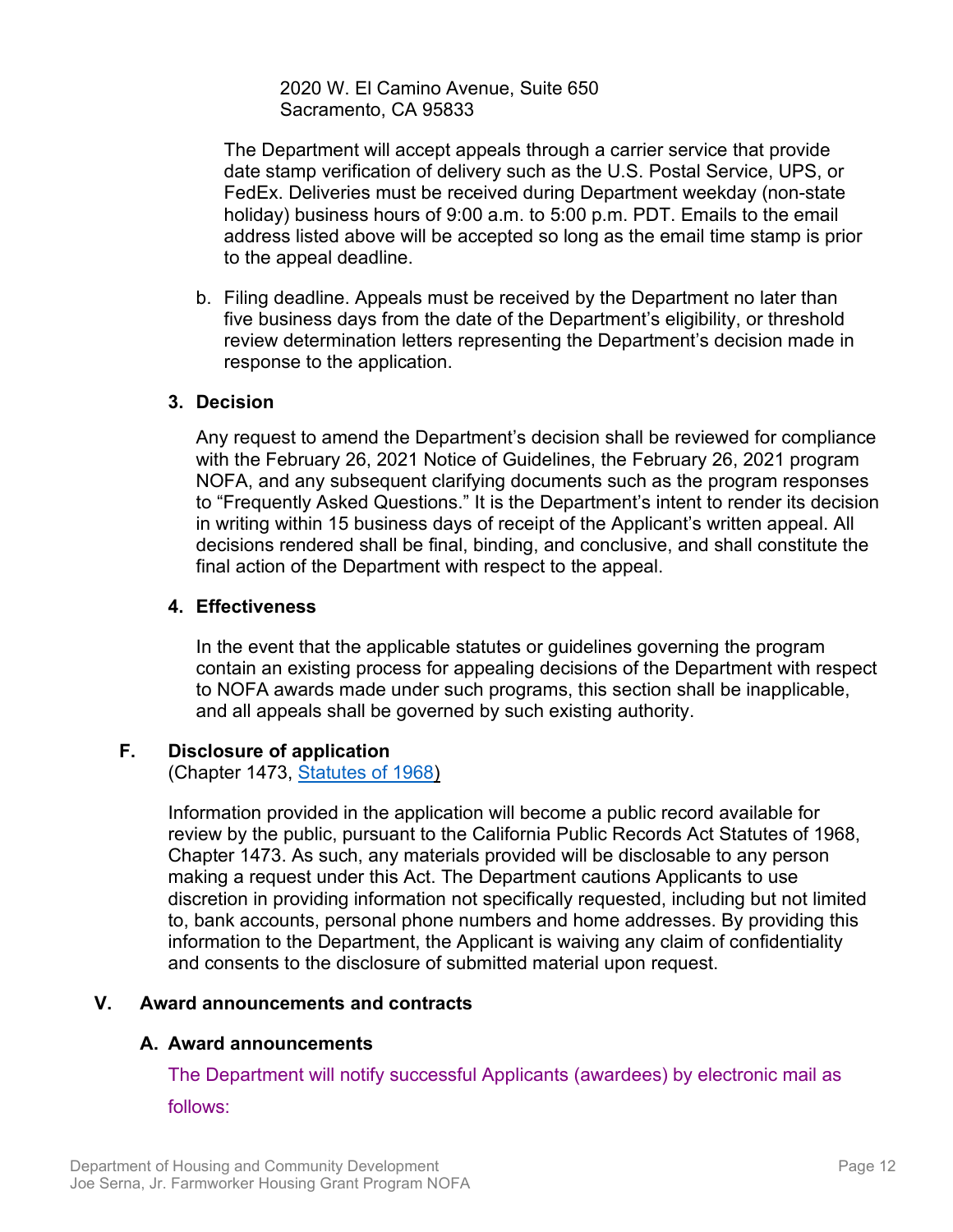- Round Two Augmentation awards will be announced during the first week of September 2021
- Tribal Allocation awards will be announced in February 2022.

#### <span id="page-16-0"></span>**B. Contracts**

Successful Applicants (awardees) will enter into Standard Agreements with the Department. The Standard Agreement contains relevant terms and conditions for the funding of the Award, including reporting requirements. Failure to meet the terms and conditions could result in disencumbrance of funds and cancellation of the contract.

The Standard Agreement will include all the relevant state and federal requirements, as well as specific information about the Award and the work to be performed.

The Department has set a goal to deliver Standard Agreements to awardees within 90 days following the date of award announcements. To facilitate efficient processing of Standard Agreements, awardees are strongly urged to submit organizational documents of the borrower or grantee with their application.

#### <span id="page-16-1"></span>**VI. Other state requirements**

# <span id="page-16-2"></span>**A. Pet Friendly Housing Act of 2017**

Housing funded through this program is subject to the Pet Friendly Housing Act of 2017 (HSC §50466). Each awardee will be required to submit a signed and dated certification that residents of the program-funded housing development will be authorized to own or otherwise maintain one or more common household pets as required by HSC §50466. Pursuant to this statute, "common household pet" means a domesticated animal, such as a dog or cat, commonly kept in the home for pleasure rather than for commercial purposes.

# <span id="page-16-3"></span>**B. State Prevailing Wages**

Program funds awarded under this NOFA are subject to State Prevailing Wage law as set forth in Labor Code Sections 1771, 1720-1781 and require the payment of prevailing wages unless the project meets one of the exceptions of Labor Code 1720 as determined by the Department of Industrial Relations (DIR). The DIR can be contacted via its website at: [https://www.dir.ca.gov/oprl/DPreWageDetermination.htm.](https://www.dir.ca.gov/oprl/DPreWageDetermination.htm) Applicants are urged to seek professional advice as to how to comply with the State Prevailing Wage Law.

# <span id="page-16-4"></span>**C. Relocation**

Both the Applicant and the Department must comply with applicable Relocation Law, which is detailed pursuant to GC §7260 et seq., the CCR, Section 6000 et seq., and if federal law is applicable (depending on project financing), 49 Code of Federal Regulations, Part 24 of the Uniform Relocation Assistance and Real Property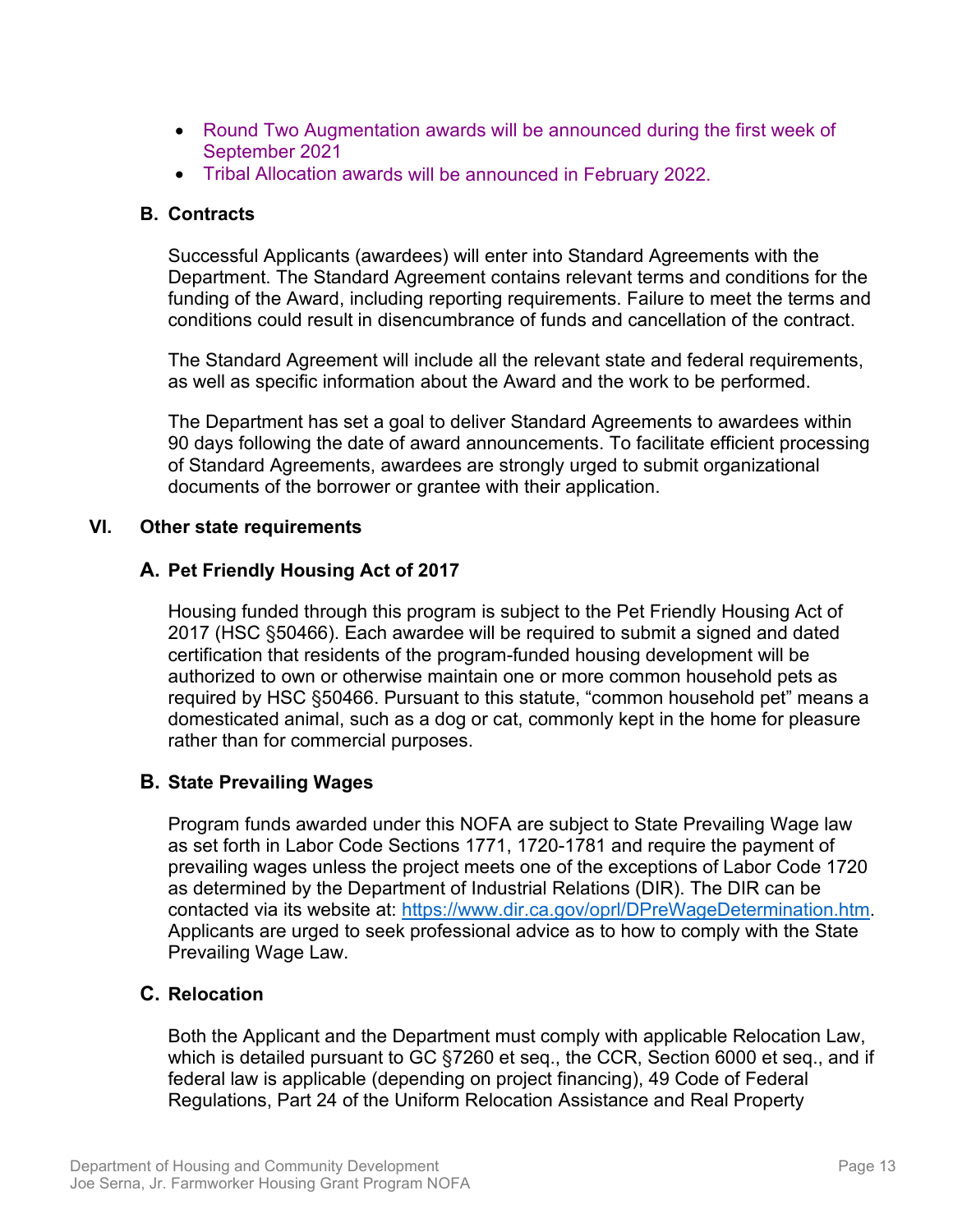Acquisition for Federal and Federally Assisted Programs (the "URA") (collectively referred to herein forth as "Relocation" or "Relocation Law")

Relocation Law provides important protections and assistance for displaced persons and entities affected by the acquisition, rehabilitation, or demolition of real property for government-funded projects. Relocation Law ensures that those displaced individuals and entities whose real property is acquired, or who move (even if temporarily), as a direct result of projects receiving government funds, are treated fairly and equitably, and receive assistance in moving from the property they occupy. The Department seeks to ensure that displaced persons, which includes tenants, businesses, and homeowners, do not suffer disproportionately as a result of programs designed for the benefit of the public as a whole.

At the NOFA application stage, it is too premature to conduct a detailed relocation review. At this stage, the Department only needs to confirm that relocation is properly budgeted. Due to the importance of satisfying Relocation Law, the Applicant is encouraged to employ the services of a relocation consultant to procure a good faith estimate of the potential relocation cost, which may, or may not, necessitate a relocation plan. The Department has found that the services of a professional relocation consultant may save an awardee money and time in the loan process.

The importance of satisfying relocation cannot be understated. Failure to follow the relocation requirements will result in the project not being funded by the Department. Applicants cannot circumvent Relocation Law to avoid relocation payment assistance by simply not renewing leases, which is not permissible under Relocation Law. At the construction loan close stage, the Department will notify all lenders that failure to satisfy relocation, particularly the improper displacement of individuals or entities, could jeopardize Department funding.

# **D. Housing First Practices**

Housing First is an evidence-based model designed to permanently house an individual and make available optional supportive services to help them remain stably housed. Housing First means that housing is made available with very low barriers to entry and Applicants are not rejected due to poor credit, financial history, lack of rental history, criminal convictions unrelated to tenancy, or behaviors that indicate a lack of housing readiness. Supportive services providers shall also utilize Housing First principles and offer services as needed and/or requested on a voluntary basis. Housing shall not be contingent upon participation in services. Applicants will certify and document adherence to Housing First practices in the application, property management plan, and supportive services plan. Adherence to Housing First practices shall be subject to periodic compliance monitoring.

# <span id="page-17-0"></span>**VII. Other terms and conditions**

# <span id="page-17-1"></span>**A. Right to modify and suspend**

The Department reserves the right, at its sole discretion, to suspend, amend, or modify the provisions of this NOFA at any time, including without limitation, the amount of funds available hereunder.